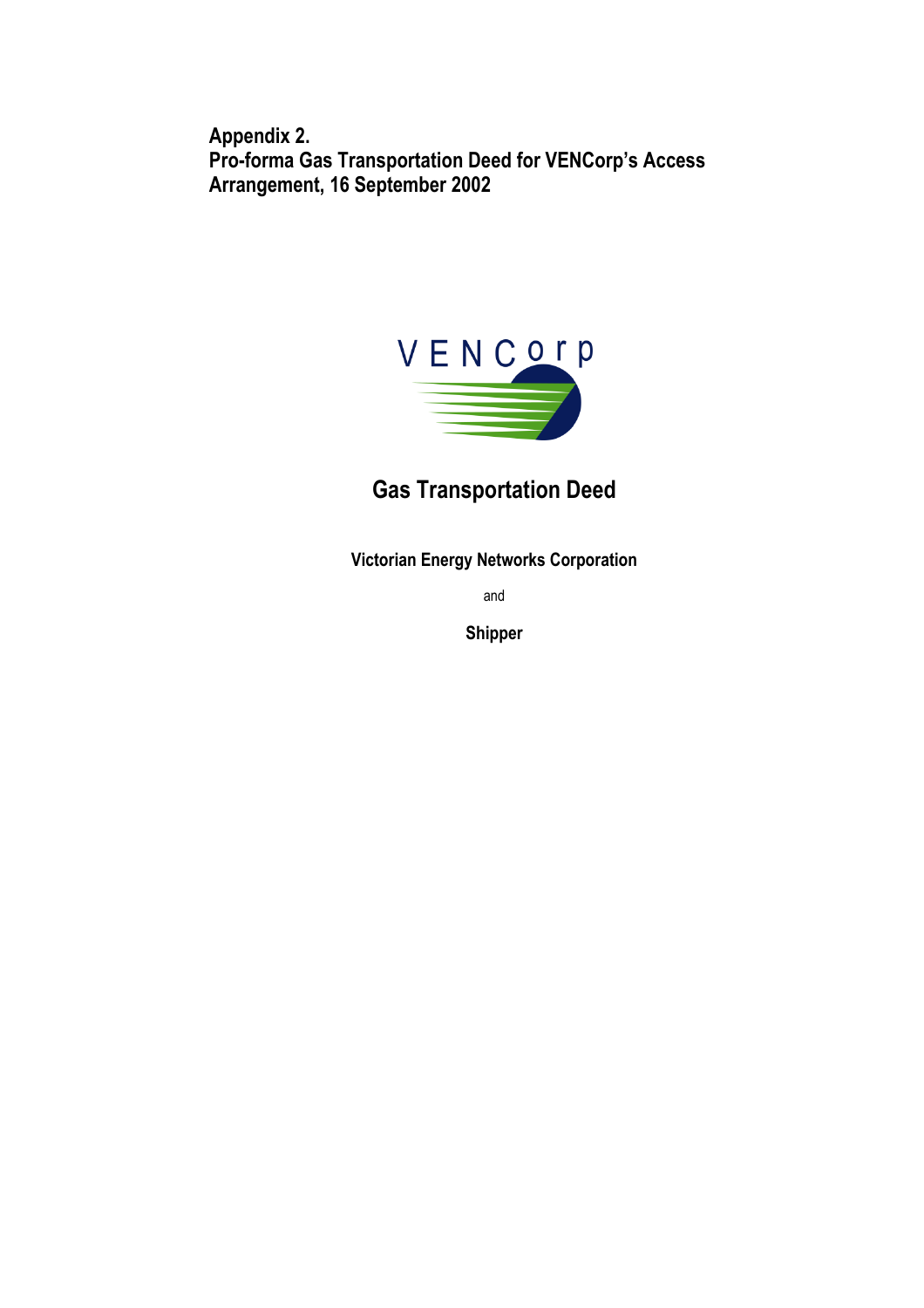

#### <span id="page-1-0"></span>**This gas transportation deed**

is made on **[***insert date***]** between the following parties:

**1. Victorian Energy Networks Australia** (**VENCorp**) of Level 2, Yarra Tower, World Trade Centre, Siddeley St, Melbourne 3005

and

**2. [***insert name of party***] [***insert ACN/ARBN***]** of **[***insert address***]** (**Shipper**)

#### **Recitals**

- A GasNet owns or leases the Gas Transmission System.
- B VENCorp is established under the Act, among other things:
	- (a) to control the security and operation of the Gas Transmission System; and
	- (b) to operate the market under the MSO Rules.
- C Clause 2.1(e)(6) of the MSO Rules requires the Shipper, as a Market Participant within the meaning of the MSO Rules, to enter into and continue to be a party to an agreement for payment of transmission charges associated with the provision of services by a transmission pipeline owner within the meaning of the MSO Rules under a service envelope agreement.
- D GasNet and GasNet NSW as transmission pipeline owner of the Gas Transmission System are parties to the Service Envelope Agreement with VENCorp.
- E Pursuant to the Service Envelope Agreement Tariffed Transmission Services are provided by GasNet to VENCorp.
- F Pursuant to GasNet's Access Arrangement, tariffs are payable for provision of the Tariffed Transmission Services.

#### **This deed witnesses**

that in consideration of, among other things, the mutual promises contained in this deed, the parties agree:

## **1 Definitions and Interpretations**

#### **1.1 Definitions**

**Access Arrangement** has the same meaning as in the Access Code.

**Access Code** means the National Third Party Access Code for Natural Gas Pipeline Systems, as in force in Victoria pursuant to the *Gas Pipelines Access (Victoria) Act 1988* (Vic).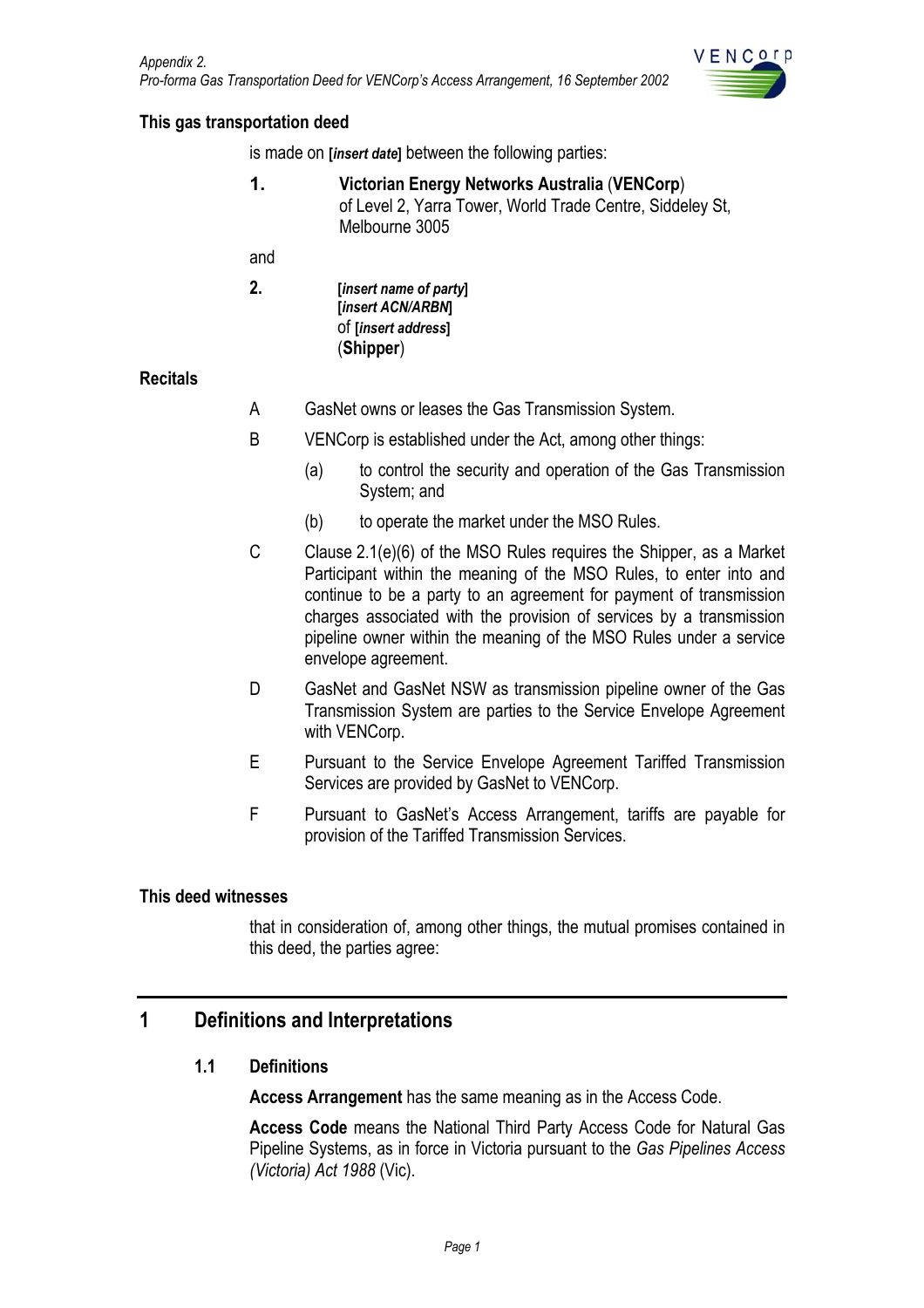

**Act** means the *Gas Industry Act 2001* (Vic).

**Deed** means this Deed and the schedules annexed to it.

**Business Day** has the same meaning as in the MSO Rules.

**Charges** means the charges set out in Schedule 1.

**Confidential Information** means all information disclosed by any party under this Deed which has been notified by a party in writing to the other party as being confidential information prior to its disclosure to the other party.

**Corporations Act** means the *Corporations Act 2001* (Cth).

**Dispute Resolution Panel** means the panel established in accordance with clause 12.

**Dispute Resolution Procedure** means the dispute resolution procedure set out in clause 12.

**Extensions/Expansions Policy** is defined in the Access Code.

**Force Majeure Event** means an event or cause beyond the reasonable control of the party claiming force majeure including:

- (a) act of God, lightening, storm, flood, fire, earthquake, volcanic eruption or explosion;
- (b) act of public enemy, war (declared or undeclared), sabotage, blockade, revolution, riot, insurrection, civil commotion; and
- (c) prolonged major power, gas or water shortage; and
- (d) any like or analogous event.

**GasNet** means GasNet Australia (Operations) Pty Ltd (ACN 083 009 278).

**GasNet's Access Arrangement** means the Access Arrangement by GasNet relating to the GasTransmission System as in force from time to time.

**GasNet NSW** means GasNet Australia (NSW) Pty Ltd (ACN 079 136 413).

**Gas Transmission System** has the same meaning as in the Service Envelope Agreement.

**GST** means the tax imposed by the GST Act and the related imposition Acts of the Commonwealth.

**GST Act** means the A New Tax System (Goods and Services Tax) Act 1999 (Cth).

**Insolvency Event** means an order is made by a court under Part 5.4 of the Corporations Act that a body corporate be wound up for insolvency or a body corporate resolves to wind itself up or to dissolve or any like or analogous events.

**Market** has the same meaning as in the MSO Rules.

**MSO Rules** has the same meaning as in the Act.

**Regulator** means the Australian Competition and Consumer Commission.

**Regulatory Instrument** means any Act, law, code, rule, order or sub-code regulating the gas industry in Victoria, or elsewhere if applicable, whether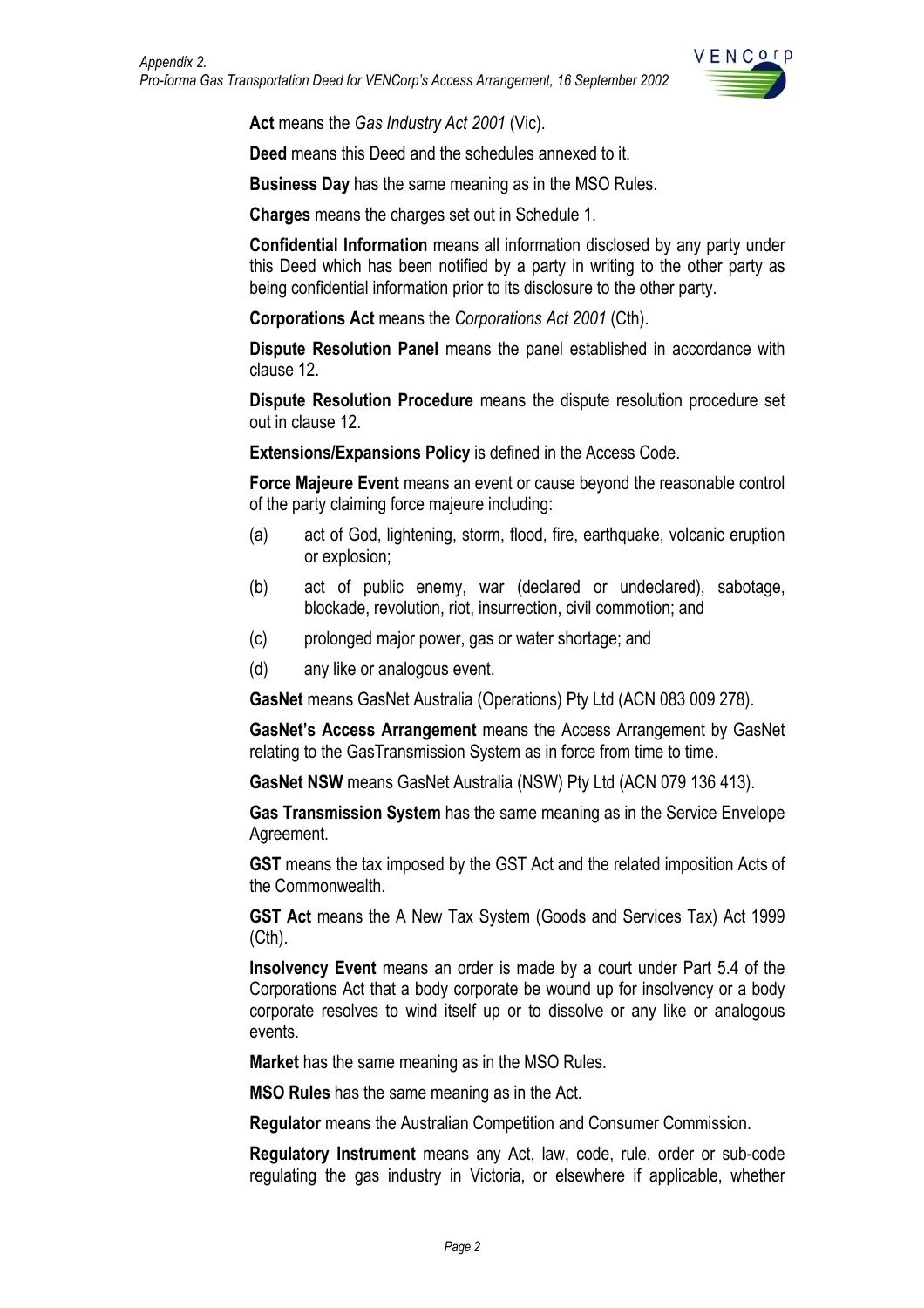

<span id="page-3-0"></span>made under the Act or other applicable legislation having jurisdiction over the relevant party.

**Service Envelope Agreement** means the agreement between GasNet, GasNet NSW and VENCorp entered into pursuant to clause 5.3.1 of the MSO Rules.

**Surcharge** has the same meaning as in the Access Code.

**Tariffed Transmission Service** is described in GasNet's Access Arrangement.

**Tariffed VENCorp Service**is described in VENCorp's Access Arrangement.

**Tax Invoice** has the same meaning as in the GST Act.

**Taxable Supply** has the same meaning as in the GST Act.

**VENCorp's Access Arrangement** means the Access Arrangement by VENCorp relating to the Gas Transmission System owned by GasNet as in force from time to time.

#### **1.2 Interpretation**

In this Deed unless the context requires otherwise:

- (a) headings are only for convenience and do not affect interpretation;
- (b) words in the singular include the plural and the other way around;
- (c) words of one gender include any gender;
- (d) if a word or phrase is defined, another grammatical form of that word or phrase has a corresponding meaning;
- (e) an expression indicating a natural person includes a company, partnership, joint venture, association, corporation or other body corporate and a governmental agency;
- (f) a reference to a party to this Deed includes that party's executors, administrators, successors and permitted assigns;
- (g) a promise or agreement by 2 or more persons binds them jointly and individually;
- (h) a promise or agreement in favour of 2 or more persons is for the benefit of them jointly and individually;
- (i) a reference to a clause, party, annexure, exhibit or schedule is a reference to a clause of, and a party, annexure, exhibit and schedule to, this Deed and a reference to this Deed includes any annexure, exhibit or schedule;
- (j) a reference to a thing (including, but not limited to, a right) includes any part of that thing;
- (k) a reference to a right includes a remedy, power, authority, discretion or benefit;
- (l) a reference to legislation includes any amendment to that legislation, any consolidation or replacement of it, and any subordinate legislation made under it;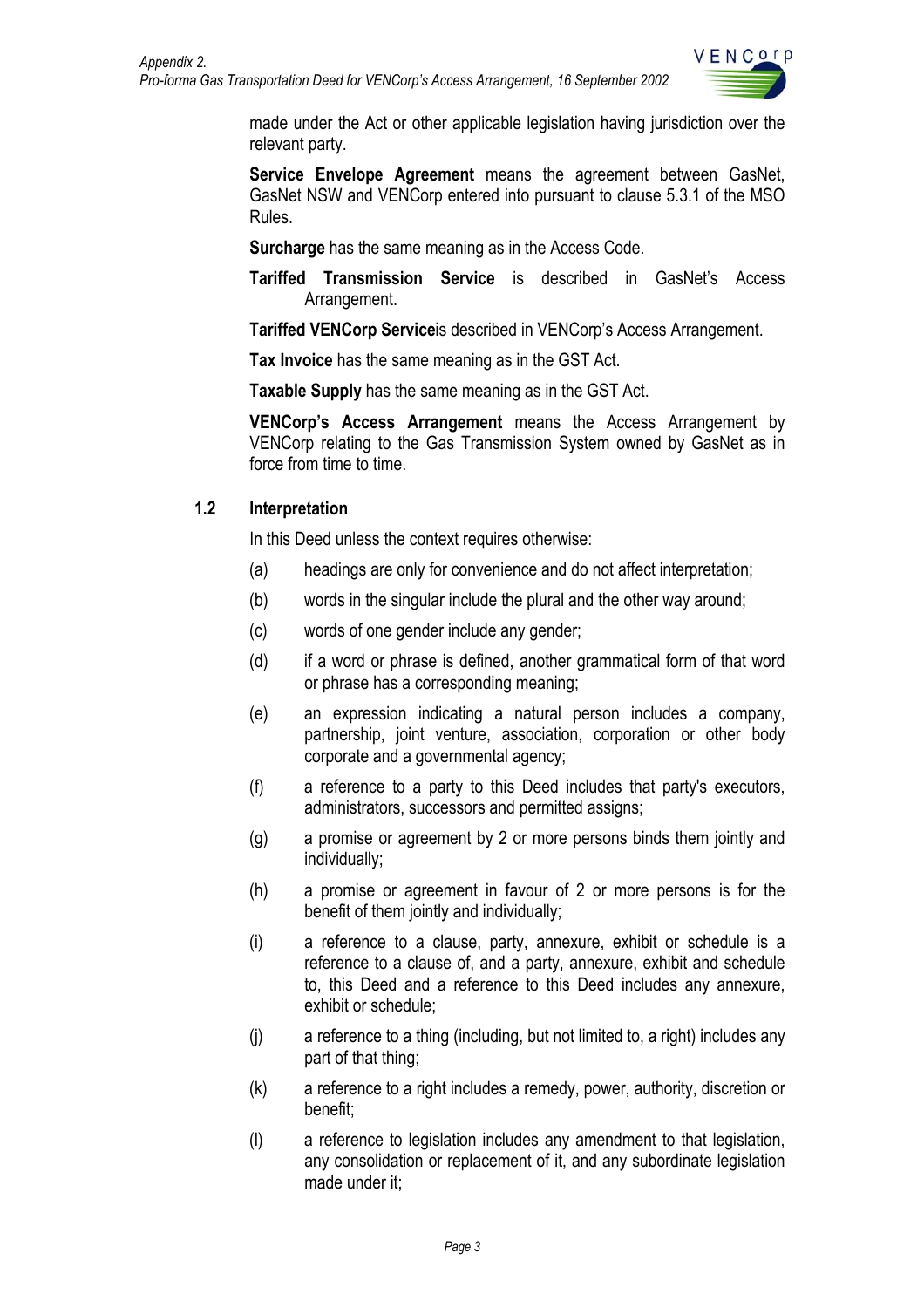

- <span id="page-4-0"></span>(m) a reference to an agreement other than this Deed includes an undertaking, agreement, deed or legally enforceable arrangement or understanding, whether or not in writing;
- (n) a reference to a document includes all amendments or supplements to, or replacements or novations of, that document;
- (o) examples are descriptive only and not exhaustive;
- (p) a provision of this Deed must not be construed against a party solely because the party was responsible for preparing this Deed or that provision;
- (q) a reference to a body, other than a party to this Deed (including, but not limited to, an association, authority, corporation, body corporate or institution), whether statutory or not:
	- (1) which ceases to exist;
	- (2) is reconstituted, renamed or replaced; or
	- (3) whose powers or functions are transferred to another body,

is a reference to the body which replaces it or which serves substantially the same purposes or has the same powers or functions;

- (r) if a period of time is specified and dates from a given day or the day of an act or event, it is to be calculated exclusive of that day; and
- (s) where the day on or by which something must be done is not a Business Day, that thing must be done on or by the next Business Day.
- (t) a reference to a Regulatory Instrument or an agreement is a reference to that Regulatory Instrument or agreement (as the case may be) as amended, varied, repealed and revoked from time to time.

# **2 Term**

This Deed comes into operation and effect on the day it is executed and continues until 31 December 2007 unless terminated earlier in accordance with clauses 8 or 9.

# **3 Charges payable by Shipper**

#### **3.1 Promise to pay**

Shipper promises to pay the Charges.

#### **3.2 Direction to Pay and deal with GasNet**

- (a) VENCorp directs Shipper to pay all the Charges directly to GasNet without deduction or set off.
- (b) Shipper acknowledges and agrees that pursuant to the Service Envelope Agreement: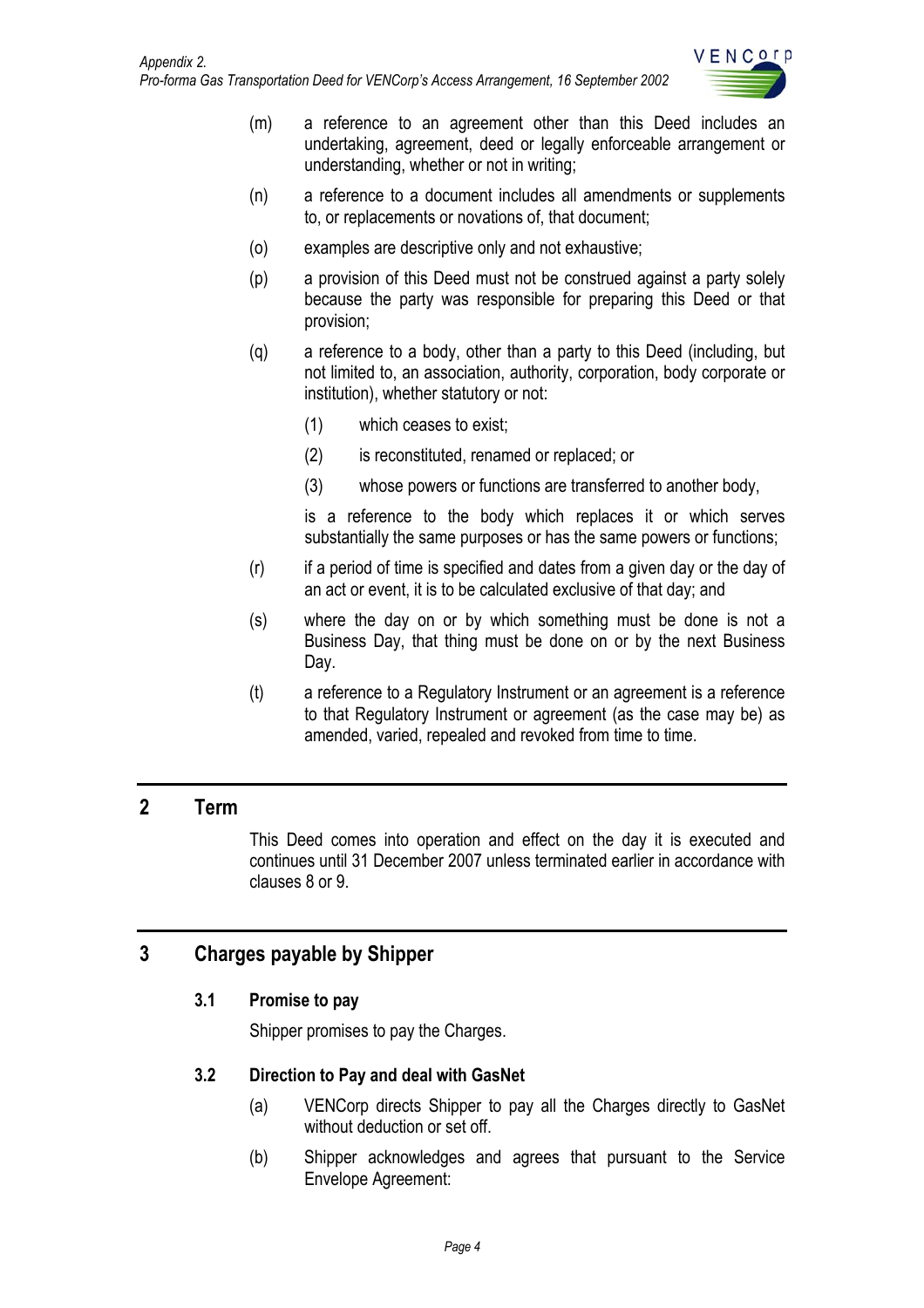

- <span id="page-5-0"></span>(1) all Charges payable pursuant to this Deed will be invoiced by GasNet and paid to GasNet;
- (2) all inquiries in relation to such invoices will be directed to GasNet;
- (3) GasNet may initiate legal proceedings or alternative dispute resolution procedures in the name of VENCorp to recover such Charges from Shipper and for such purposes GasNet is VENCorp's attorney;
- (4) GasNet is authorised by VENCorp to negotiate with Shipper in relation to such Charges and in relation to other matters relevant to the provision of services provided by VENCorp pursuant to this Deed;
- (5) GasNet is required to provide details of such Charges and of the other matters referred to in clause 3.2(b)(4) to VENCorp, subject to the confidentiality requirements more particularly set out in the Service Envelope Agreement;
- (6) VENCorp may not vary or waive any term of this Deed without prior written consent of GasNet;
- (7) GasNet may require VENCorp to exercise its rights under this Deed, in any case where Shipper jeopardises the safety or integrity of the facilities comprising the Gas Transmission System, in order to ensure that Shipper:
	- (A) complies with this Deed; or
	- (B) takes remedial action,

as the case may be.

## **3.3 Billing and Payment**

- (a) On, or within two business days of, the eighteenth Business Day of each month, GasNet will invoice Shipper for the Charges payable by Shipper in respect of the preceding month **("Relevant Month"),**  together with any amounts in respect of any month, before the Relevant Month and any adjustments in respect of such a month.
- (b) The failure to invoice Shipper in accordance with clause 3.3(a) does not prejudice the right to recover payment for Charges.
- (c) If Shipper receives an invoice on or within two business days of the eighteenth Business Day of the month, Shipper will pay to GasNet the aggregate amount stated in the invoice not later than the last Business Day of the month in which the invoice is received. Payment will be made in such manner as may be agreed from time to time.
- (d) If Shipper receives an invoice after the  $20<sup>th</sup>$  Business Day of the month, Shipper will pay to GasNet the aggregate amount stated in the invoice not later than 10 Business Days after having received the invoice. Payment will be made in such manner as may be agreed from time to time.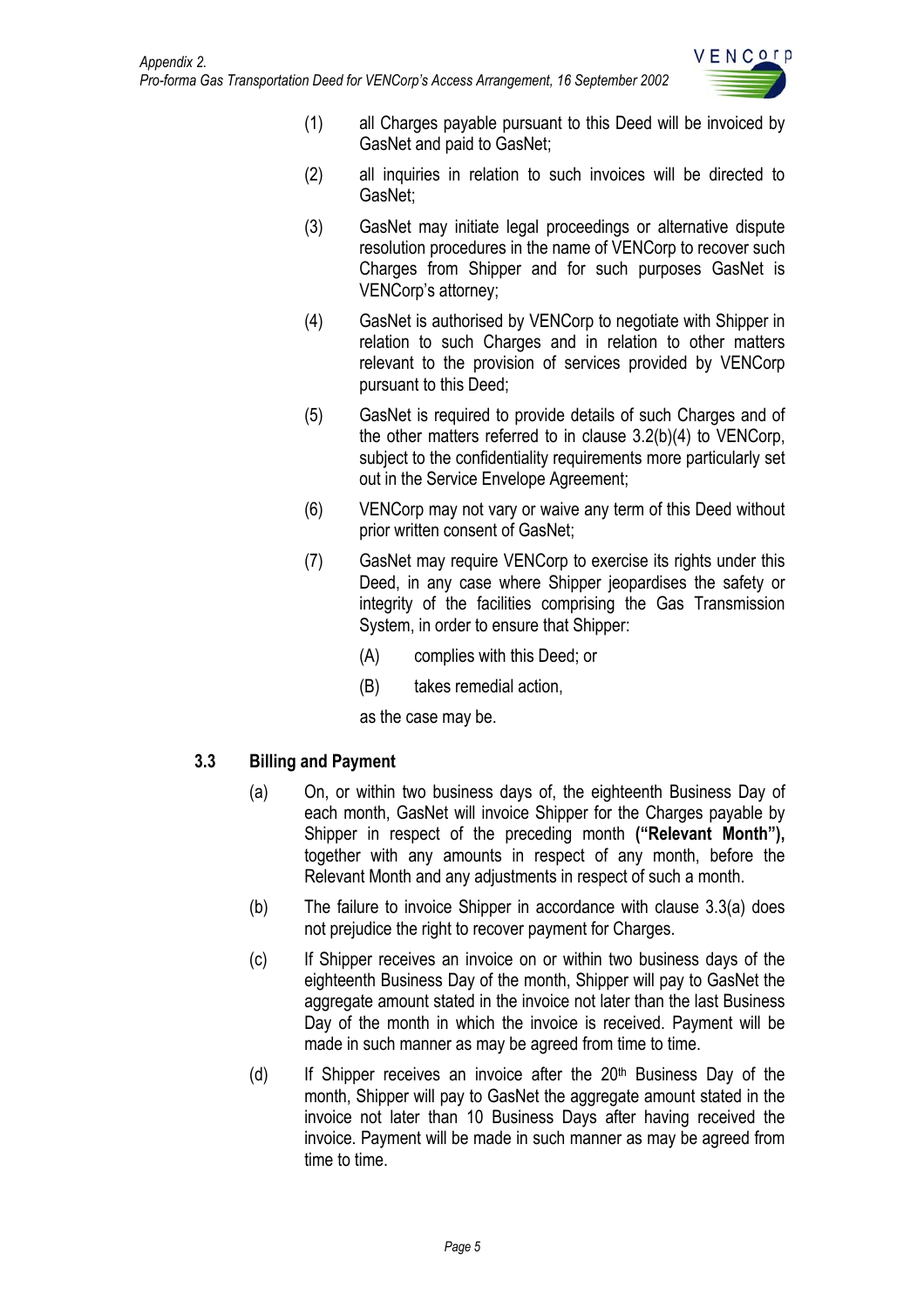

- <span id="page-6-0"></span>(e) If Shipper disputes an invoice or part of an invoice, Shipper may, at any time within 10 Business Days of receiving the invoice, notify GasNet that it disputes the invoice, identifying the disputed amount and giving reasons why it disputes the invoice. Shipper must pay the undisputed amount when it is due in accordance with clause 3.3(c). The parties agree to meet in good faith and to use all reasonable endeavours to resolve the dispute. Upon resolution of the dispute, Shipper must promptly pay any amounts which it has been determined that it is liable to pay. In default of resolution, the Dispute Resolution Procedure will apply.
- (f) If at any time a party claims that Shipper has been overcharged or undercharged, then the parties will agree to meet in good faith to determine the amount of the overcharging or undercharging (as the case may be). The party liable to pay the agreed amount must pay that amount within 30 Business Days of that amount being determined. In default of agreement the Dispute Resolution Procedure shall apply.
- (g) If a Shipper does not pay an amount payable under this Deed when due, then Shipper agrees to pay interest on the defaulted amount at a rate equal to the aggregate of two percent and the National Australia Bank Limited's overdraft rate applicable at that time. Interest shall accrue on the daily balance of the defaulted amount and shall be payable on demand.
- $(h)$  If the parties have agreed under clause 3.3(f) that a party has been overcharged, the party who has received the benefit of the amount being overcharged agrees to pay interest on the overcharged amount from the time it was paid by the other party until the time it was returned to that party under clause 3.3(f), at a rate equal to the aggregate of two percent and the National Australia Bank Limited's overdraft rate applicable at that time. Interest shall accrue on the daily balance of the overcharged amount and shall be payable on demand.

# **4 Ownership of facilities**

## **4.1 No right or title to facilities**

Shipper does not acquire any right to, title to, or interest in the Gas Transmission System or any part of the Gas Transmission System pursuant to this Deed.

## **4.2 No portion of facilities**

VENCorp is under no obligation pursuant to this Deed to dedicate any particular portion of facilities forming part of the Gas Transmission System to the provision of Tariffed Transmission Services to Shipper.

# **5 Shipper's acknowledgment**

Notwithstanding any other provision of this Deed, if: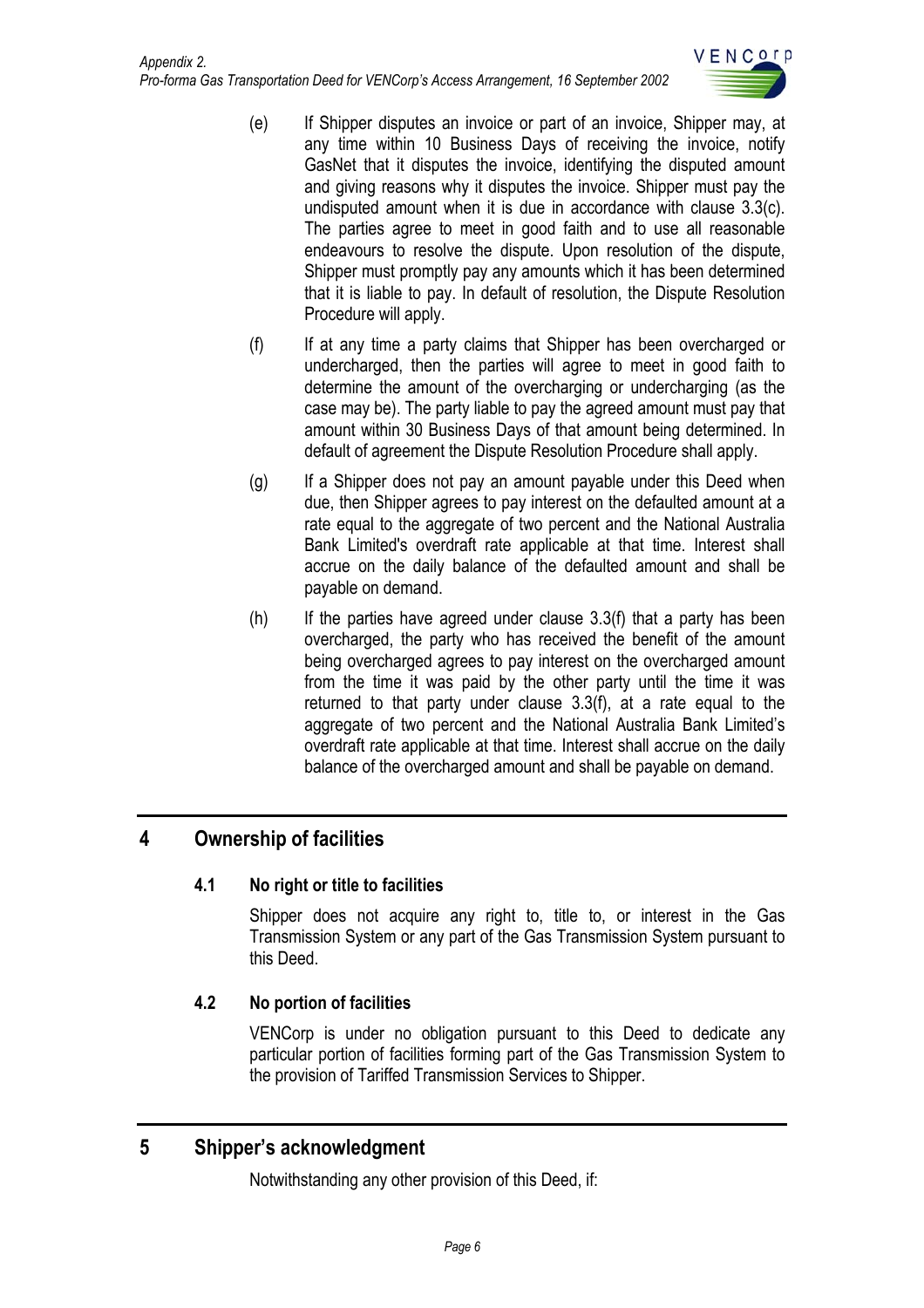

- <span id="page-7-0"></span>(a) VENCorp fails or omits, in whole or in part, to provide the Tariffed VENCorp Services; or
- (b) GasNet fails or omits, in whole or in part, to provide the Tariffed Transmission Services or otherwise fails or omits in whole or in part to comply with its obligations under the Service Envelope Agreement, thereby causing VENCorp to fail or omit to provide, in whole or in part, the Tariffed VENCorp Services,

Shipper acknowledges and agrees that it will not bring any legal action (including actions based on negligence) against GasNet in respect of such failure and:

- (c) GasNet's sole exposure is limited to uplift payments which it may be required to make in accordance with clause 3.6.8 of the MSO Rules and subject to any cap and conditions on the level of such payments provided for in the Service Envelope Agreement; and
- (d) without limiting the generality of clause 5(c), Shipper must continue to pay VENCorp the Charges in relation to the Tariffed VENCorp Services actually provided.

# **6 Limitation of liability of VENCorp**

Shipper acknowledges and agrees that VENCorp's liability under this Deed is limited in accordance with and pursuant to the MSO Rules.

# **7 Confidentiality**

Except as otherwise provided in this Deed:

- (a) each party must treat Confidential Information as confidential and must take all reasonable precautions to ensure that its employees maintain such confidentiality; and
- (b) the confidentiality provisions of the MSO Rules apply to all Confidential Information under this Deed.

# **8 Force Majeure Event**

## **8.1 General position**

Non-performance by a party of any obligation or condition required by this Deed to be performed by that party due to a Force Majeure event affecting that party:

- (a) will be excused during the time and to the extent that performance is prevented, wholly or in part, by a Force Majeure event; and
- (b) will not to that extent give rise to any liability to the other party for any losses or damages arising out of, or in any way connected with, such non-performance.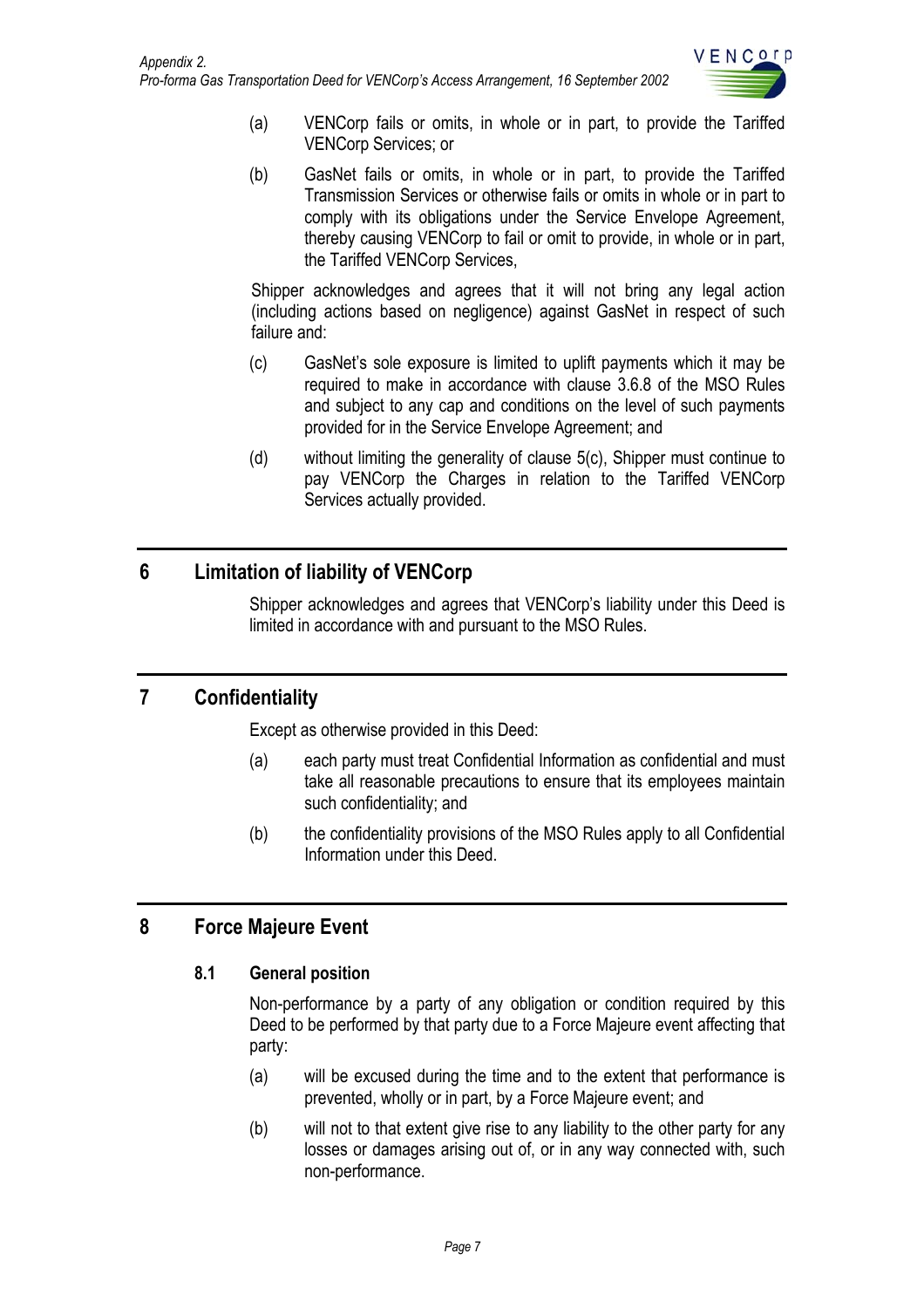

## <span id="page-8-0"></span>**8.2 Notification to other Party**

Except as set out in this Deed, if either party seeks relief from performance of an obligation or condition under this Deed due to a Force Majeure event, the party must:

- (a) as soon as reasonably practicable but in any event within two days, give notice to the other party of the occurrence of the event or circumstance claimed to be Force Majeure, including:
	- (1) full particulars relating to the event or circumstance and the cause of such failure to perform; and
	- (2) an estimate of the period of time required to remedy such failure to perform;
- (b) provide the other party with a reasonable opportunity and assistance to examine and investigate the relevant event or circumstance which constitutes the Force Majeure event and failure to perform;
- (c) exercise reasonable efforts to mitigate or remove the effects of the relevant event or circumstance but excluding any measures which are not economically feasible for the parties; and
- (d) give notice immediately to the other party upon termination of the event or circumstance of Force Majeure.

#### **8.3 Industrial disturbance**

Nothing in this Deed requires a party to adjust or settle any strike, lockout or other industrial disturbance against the will of that party.

#### **8.4 Right to terminate**

If despite reasonable efforts on the part of the party affected by the event or circumstance of Force Majeure to mitigate or remove the effects of that event or circumstance, non-performance continues substantially unabated for a period of 90 days from the date of notice under clause 8.2(a), then either party may terminate this Deed upon 30 days notice without prejudice to any antecedent rights of the parties which survive termination of this Deed in other respects.

## **8.5 Qualifications**

No Force Majeure affecting the performance of any obligation or condition under this Deed by a party operates:

- (a) to prevent a cause of action arising from and after the expiration of the period of time within which by the exercise of reasonable diligence and the employment of all reasonable means, that party could have remedied the situation preventing its performance; or
- (b) to relieve a party from any obligation to make payment of money due under this Deed except where the services in respect of which that money is due are not being provided by reason of Force Majeure.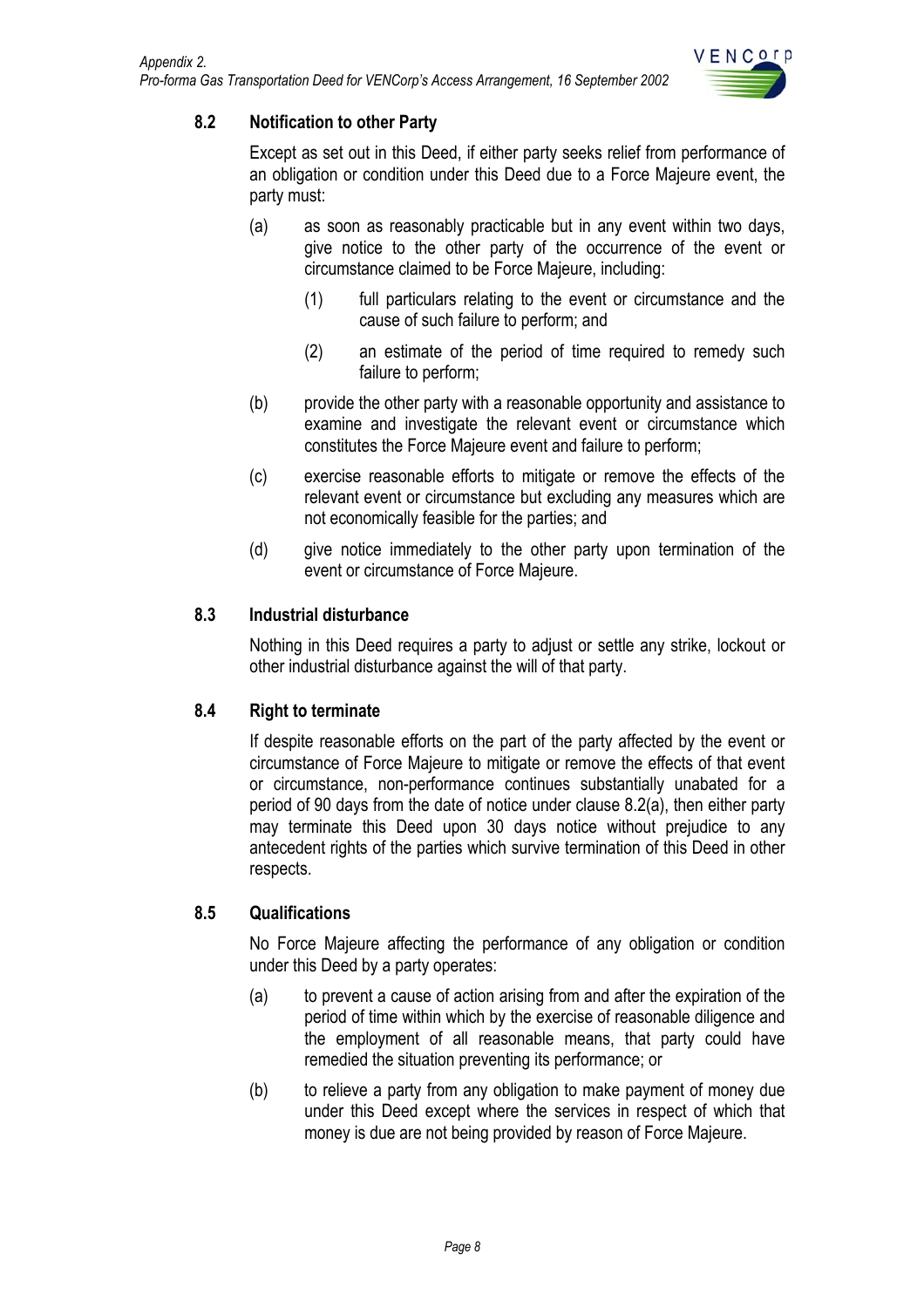

# <span id="page-9-0"></span>**9 Termination**

#### **9.1 Defaults by Shipper**

Where:

- (a) Shipper defaults in the performance of any of its material promises or obligations under this Deed; or
- (b) there is an Insolvency Event in relation to Shipper,

then Shipper is in default and VENCorp may give notice of its intention to terminate this Deed, which notice shall identify the default or Insolvency Event as the case may be.

#### **9.2 VENCorp ceasing to have certain responsibilities**

Shipper may terminate this Deed at any time by notice in writing to VENCorp, if VENCorp ceases to:

- (a) be responsible for controlling the security and operations of the Gas Transmission System; or
- (b) operate the Market under the MSO Rules.

#### **9.3 Shipper's actions**

If Shipper:

- (a) jeopardises the safety or integrity of the Gas Transmission System; and
- (b) Shipper is reasonably able to stop the action which jeopardises the safety or integrity of the Gas Transmission System,

VENCorp may:

- (c) send a written notice to Shipper:
	- (1) specifying the action which jeopardises the safety or integrity of the Gas Transmission System;
	- (2) specifying a reasonable period of time within which Shipper must take all reasonable actions within its control either to:
		- (A) ensure that the action which jeopardises the safety or integrity of the Gas Transmission System; or
		- (B) ensure that the action which jeopardises the safety or integrity of the Gas Transmission System is not repeated,

whichever is applicable; or

- (d) if Shipper has not complied with the terms of the notice sent under clause 9.3(c) within the time specified in that notice, send a written notice to Shipper:
	- (1) stating that VENCorp intends to terminate this Deed if the breach is not rectified within 30 days; and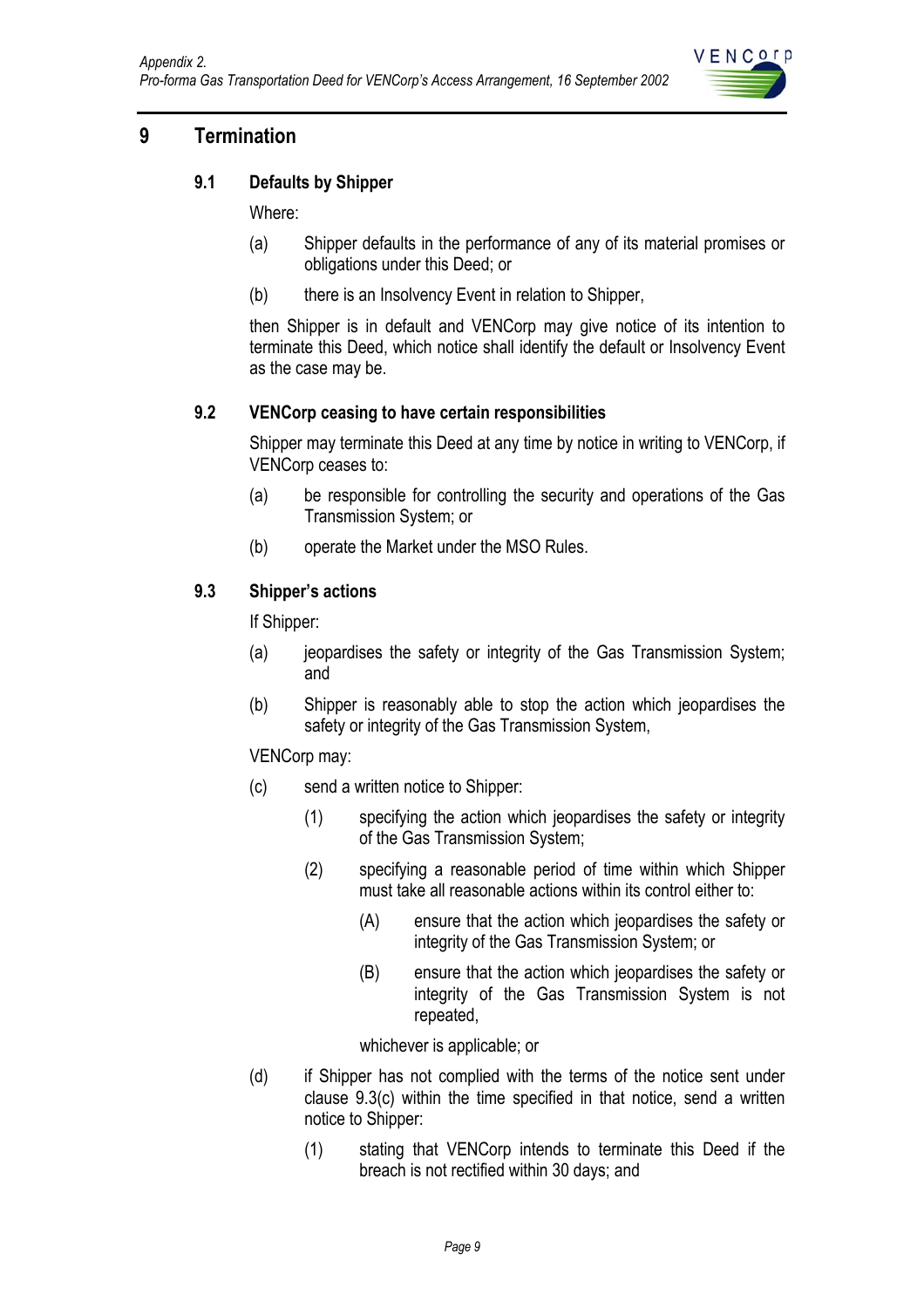

- (2) specifying the cause for terminating this Deed; and
- (e) if the breach is not rectified by Shipper within 30 days of receiving the notice specified in clause 9.3(d), immediately terminate this Deed.

# <span id="page-10-0"></span>**9.4 Effects of termination**

Termination of this Deed for any reason does not affect:

- (a) any rights of a party against the other party which:
	- (1) arose prior to the time at which the termination occurred; or
	- (2) otherwise relates to or may arise at any future time from any breach or non-observance of that other party's obligations under this Deed occurring prior to termination; and
- (b) the rights and obligations of the parties under this Deed or in respect of any moneys outstanding under this Deed.

## **9.5 Force Majeure**

Nothing in this clause 9 affects the right to terminate for Force Majeure.

# **10 Assignment**

#### **10.1 Assignment generally**

A party may not assign its rights under this Deed unless it has the other party's written consent, and the other party must not unreasonably withhold its consent.

## **10.2 Transfer by State entity**

Nothing in this clause prevents a party ("the first party") transferring the whole of its rights under this Deed where:

- (a) immediately prior to the transfer the party is ultimately controlled by the State of Victoria (the "State"), a State instrumentality or a statutory authority;
- (b) the transfer is to an transferee selected by the State; and
- (c) the proposed transferee assumes all the obligations of the party under this agreement,

and following any such transfer by that party, the other party must execute and deliver to the first party a deed under which the other party releases the first party in respect of the obligations assumed by the transferee .

#### **10.3 Assignment not a restriction on securities**

Nothing in this Deed prevents a party from pledging, mortgaging, encumbering or assigning by way of security its rights under this Deed provided that the chargee or mortgagee must first acknowledge in writing to the other parties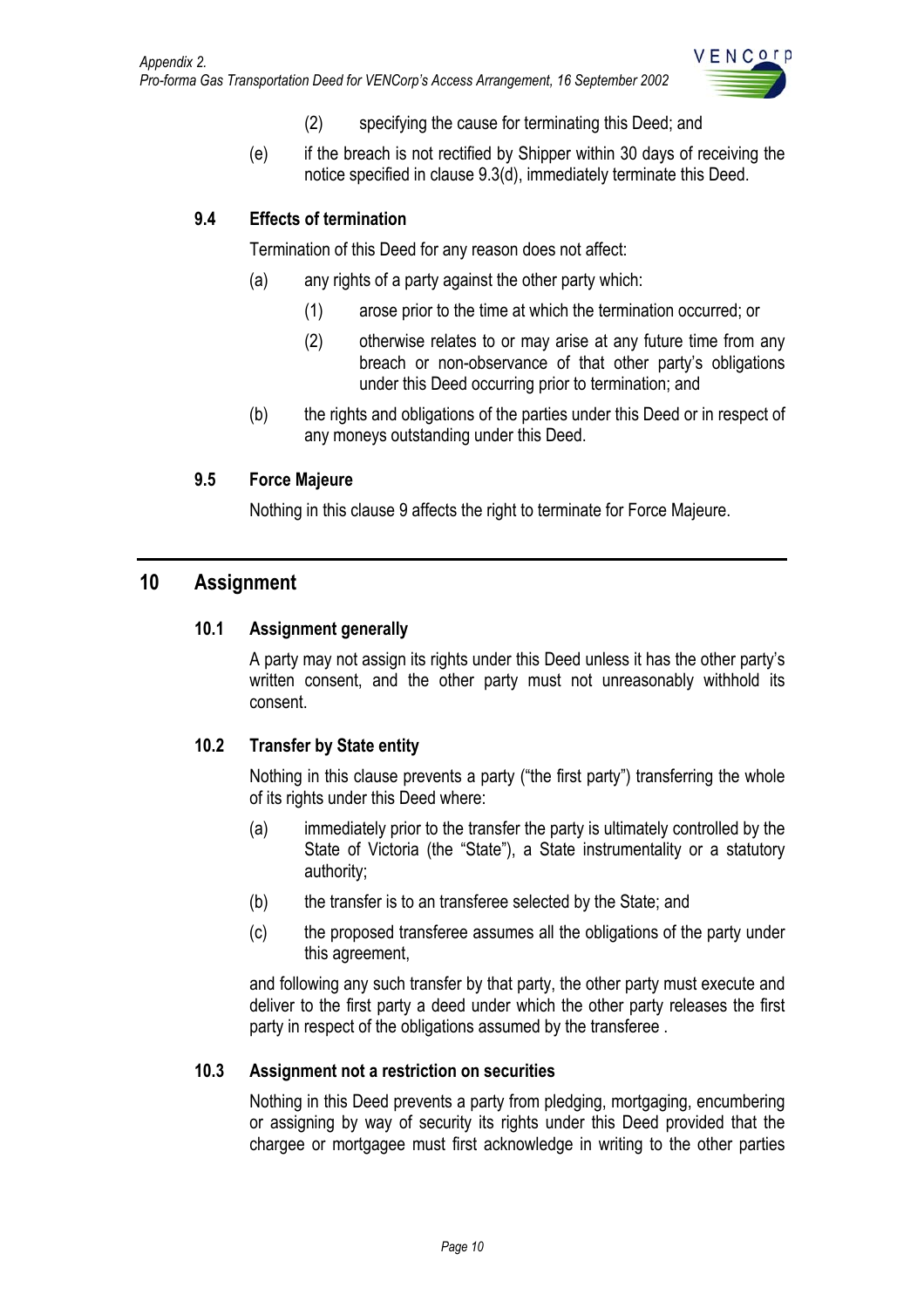

that upon it realising its charge or mortgage, it will be bound by the terms of this Deed.

# <span id="page-11-0"></span>**11 GST**

# **11.1 Recovery of GST**

If GST is imposed on any supply made under this Deed by one party **("the supplying party")** to another party **("the receiving party")** and the consideration payable or to be provided for the supply under any other clause in this Deed is not expressed to be inclusive of GST, the receiving party must pay, in addition to and at the same time as any GST exclusive consideration is payable or to be provided for the supply, an additional amount calculated by multiplying the value of that GST exclusive consideration (without deduction or set-off) by the prevailing GST rate.

## **11.2 Tax Invoice**

The supplying party must provide a Tax Invoice to the receiving party for any Taxable Supply made by the supplying party under this Deed.

## **11.3 Adjustment of consideration for a supply**

If the amount of GST recovered by the supplying party from the receiving party differs from the amount of GST payable at law by the supplying party in respect of the supply, the amount payable by the receiving party to the supplying party must be adjusted accordingly.

## **12 Disputes**

- (a) If any dispute arises between the parties touching or concerning the interpretation or application of this Deed then that dispute shall be referred for resolution in accordance with the Dispute Resolution Procedure, and the chief executive officers of VENCorp and Shipper, or, where paragraph (b) of Schedule 1 applies the chief executive officer of GasNet (as VENCorp's attorney) and Shipper, must:
	- (1) appoint a Dispute Resolution Panel as soon as practicable after the dispute is brought to the attention of either of them; and
	- (2) refer that matter to the Dispute Resolution Panel as soon as practicable after that Dispute Resolution Panel is appointed,
- (b) A matter referred for resolution under clause 12(a)(2) must be arbitrated in accordance with this clause 12 and the Commercial Arbitration Act 1984 (Victoria).
- (c) A Dispute Resolution Panel appointed under clause 12(a)(1) is to comprise:
	- (1) a person who is: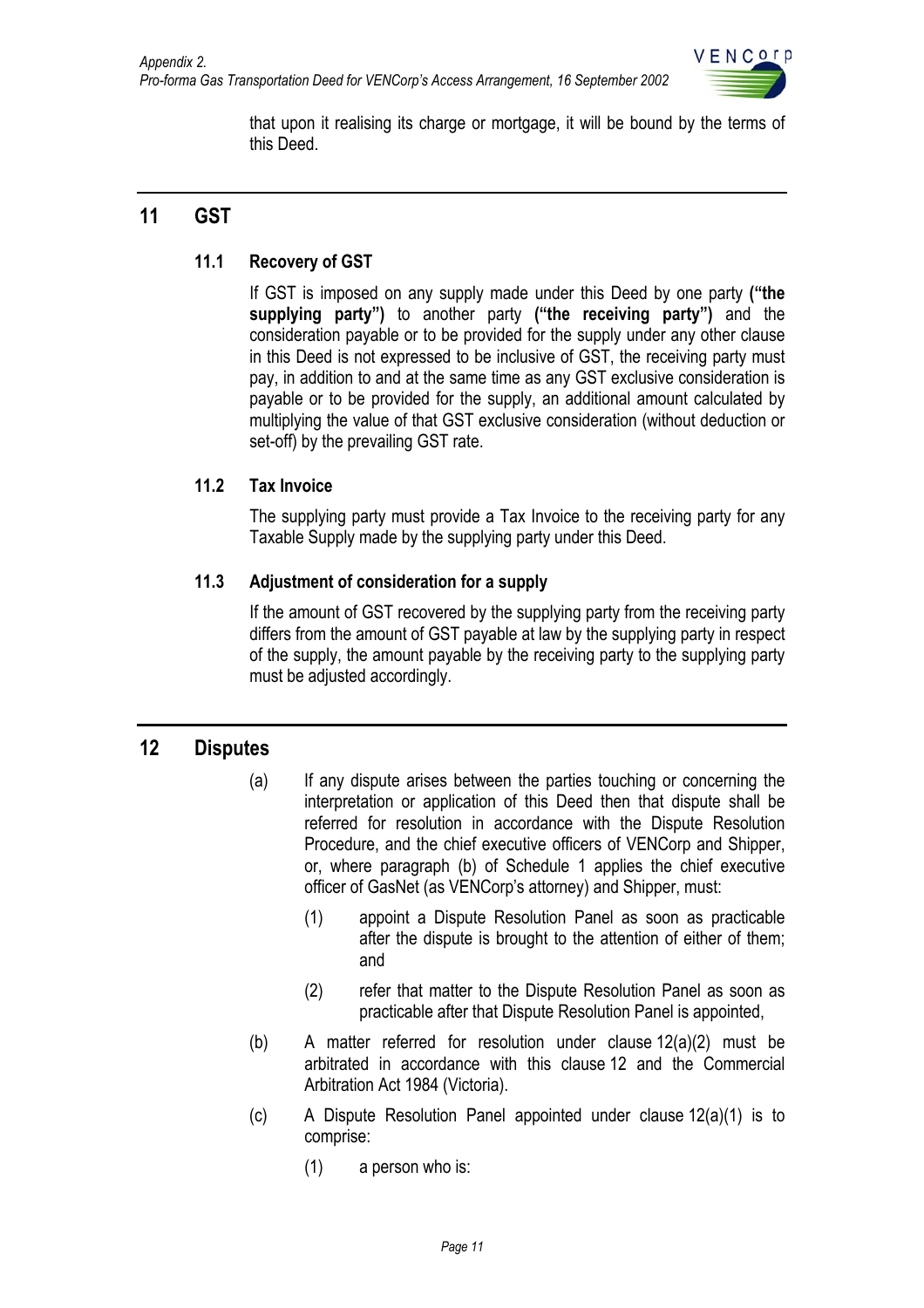

- (A) independent of Shipper and VENCorp or GasNet (as the case may be);
- (B) legally qualified;
- (C) has an understanding of the gas industry;
- (D) has a detailed understanding and experience of alternative dispute resolution practice and procedures which do not involve litigation; and
- (E) has the capacity to determine the most appropriate dispute resolution in the particular circumstances of the dispute; and/or
- (2) two persons:
	- (A) one of whom is appointed by Shipper and one of whom is appointed by VENCorp or GasNet (as the case may be);
	- (B) who have an understanding of the gas industry; and
	- (C) who have technical qualifications appropriate to resolve the dispute including but not limited to a technical understanding of matters relevant to operation of gas transmission pipelines.
- (d) A person who has previously served on a Dispute Resolution Panel is not precluded from being appointed to another Dispute Resolution Panel established in accordance with clause 12(a).
- (e) If the chief executive officers of VENCorp or GasNet (as the case may be) and Shipper are unable to reach agreement as to the composition of the Dispute Resolution Panel to be appointed in accordance with clause 12(a), they must ask the Adviser appointed under clause 7.2.2(a) of the MSO Rules to appoint the Dispute Resolution Panel in accordance with clause 12(a) and must pay the reasonable costs of the Adviser in relation to the making of those appointments.
- (f) When a matter is referred to a Dispute Resolution Panel under clause 12(a)(2), the person appointed to the Dispute Resolution Panel under clause 12(c)(1) must select the form of, and procedures to apply to, the dispute resolution process which is, in the opinion of that person, reasonable, and which:
	- (1) is simple, quick and inexpensive;
	- (2) observes the rules of natural justice; and
	- (3) encourages resolution of disputes without formal legal representation or reliance on legal procedures.
- (g) For the purposes of any award of the Dispute Resolution Panel, the parties may agree that as part of the award, the Dispute Resolution Panel may settle the terms and conditions of any amendments required to be made to this Deed or any agreement or deed replacing this Deed.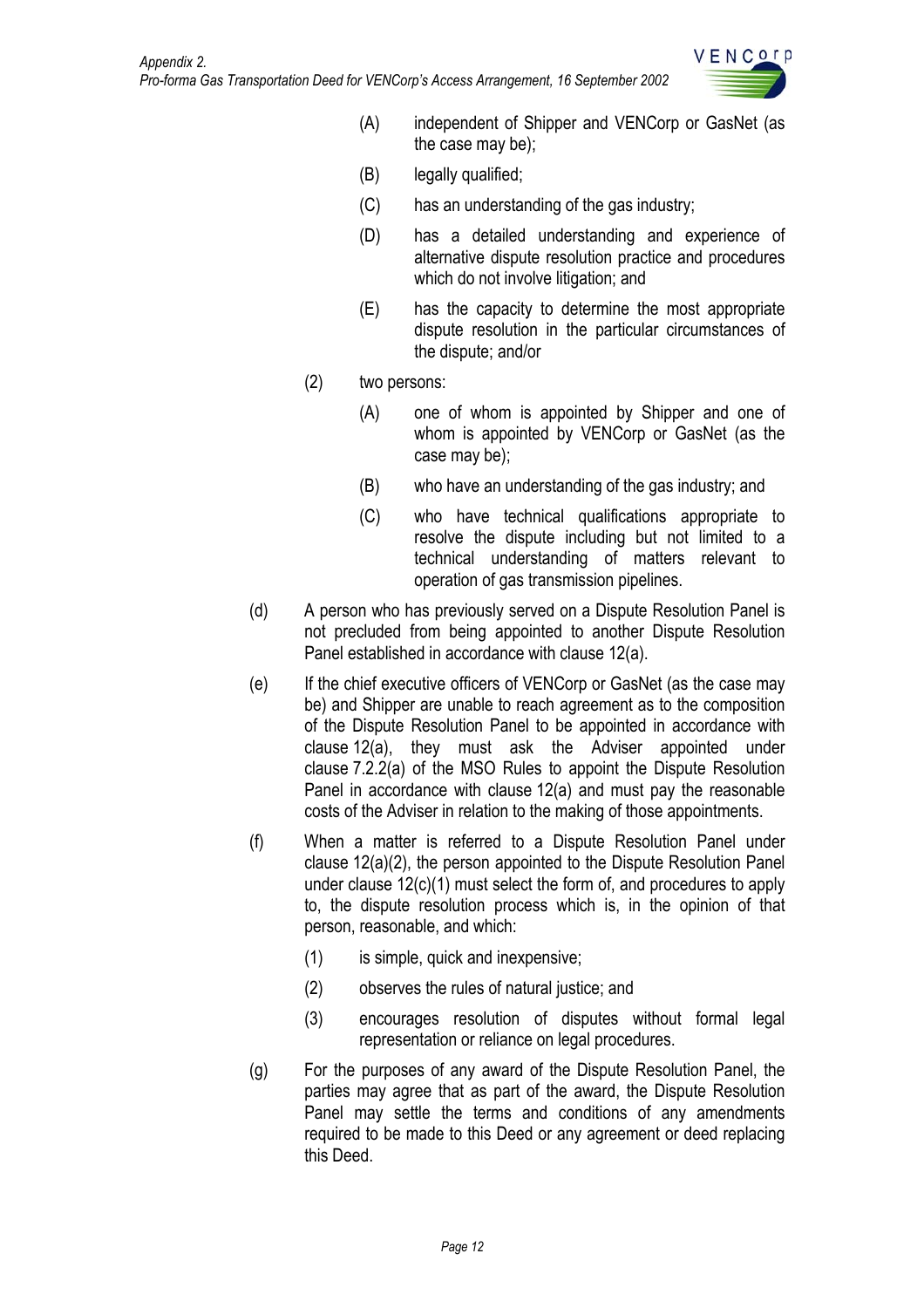

# <span id="page-13-0"></span>**13 Emergency**

For the avoidance of doubt, nothing in this Deed affects Part 9 of the Act, chapter 6 of the MSO Rules or any like or analogous applicable emergency law and, without limiting the foregoing, Shipper acknowledges and agrees that VENCorp may interrupt, reduce or curtail gas supply or transmission in any case where the Act, MSO Rules or such emergency laws allow or require.

# **14 Curtailment during maintenance**

Despite any provision of this Deed, VENCorp may curtail or interrupt Shipper in order for any person to effect any repairs, testing, maintenance, replacement or upgrading or any other work related to the Gas Transmission System which is reasonably required, provided that VENCorp:

- (a) notifies Shipper of its intention to curtail or interrupt as early as reasonably practicable prior to the curtailment or interruption;
- (b) makes reasonable endeavours to agree with Shipper as to the timing and extent of the intended curtailment or interruption; and
- (c) makes reasonable endeavours to minimise the period in which Shipper is curtailed or interrupted.

## **15 Notices**

#### **15.1 How notices may be given**

A notice, request, demand, consent or approval (each a notice) under this Deed:

- (a) must be in writing;
- (b) may be signed for the party giving it by the party's authorised officer, attorney or solicitor;
- (c) may be delivered personally to the person to whom it is addressed, or left at or sent by prepaid post to the person's address, or faxed to the person's fax number, given below:
	- (1) if to Shipper:

Address:

Fax:

Attention:

(2) if to VENCorp:

| Address:   | PO Box 413                     |  |  |
|------------|--------------------------------|--|--|
|            | World Trade Centre Vic 8005    |  |  |
| Fax:       | $(03)$ 8664 6511               |  |  |
| Attention: | <b>Chief Executive Officer</b> |  |  |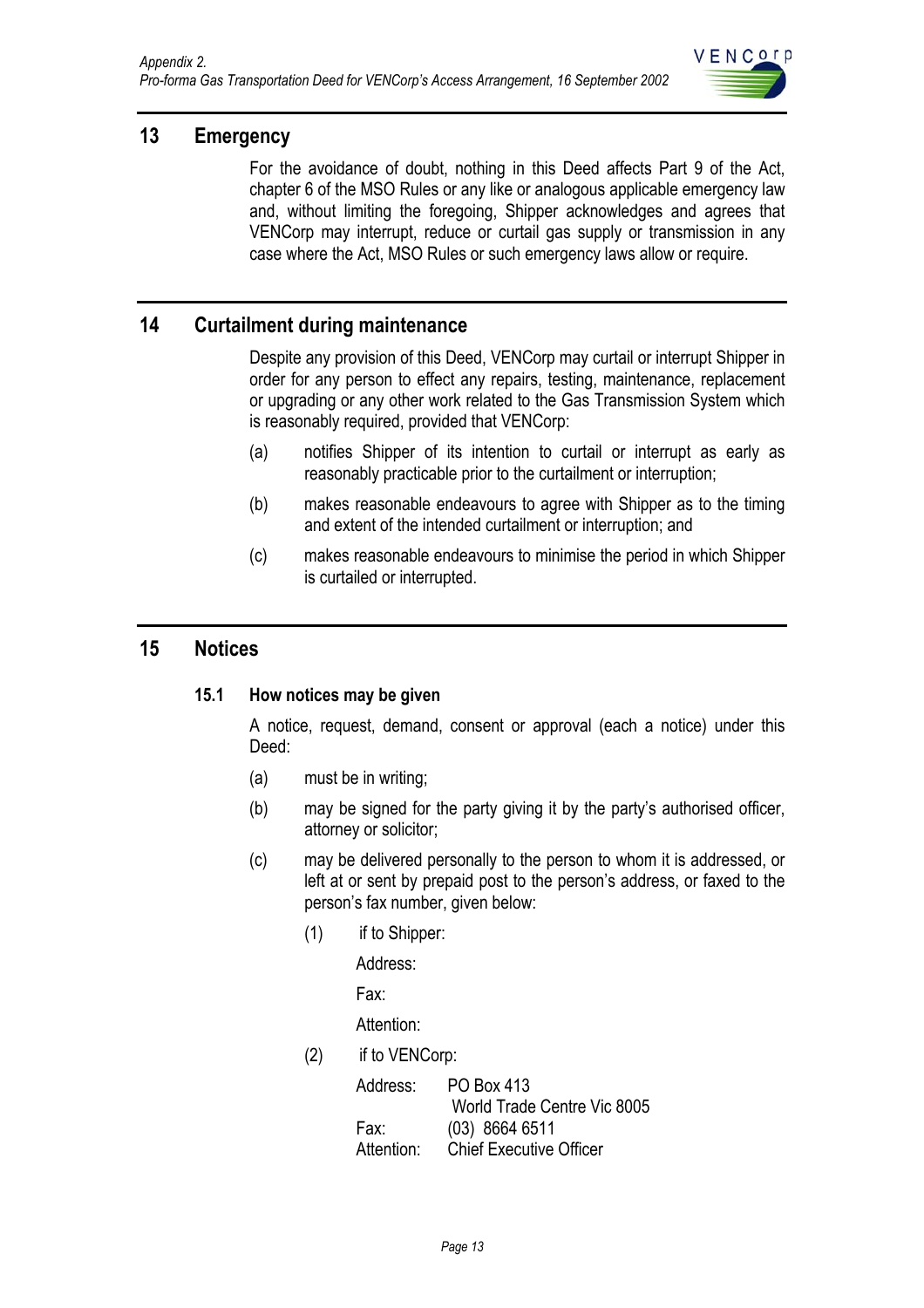

#### <span id="page-14-0"></span>**15.2 When notice taken as given**

A notice is taken as given by the sender and received by the intended recipient:

- (a) if posted, 3 days after posting; and
- (b) if faxed, on completion of the transmission as evidenced by receipt by the delivering party of a delivery report confirming the fax has been transmitted,

but if delivery or receipt is on a day which is not a Business Day of a party or is after 5.00pm at the place of delivery or receipt, it is taken as given at 9.00am on the next Business Day.

#### **15.3 Change of address or fax number**

A party may change its address or fax number for notices by giving notice to the other parties.

## **16 General**

#### **16.1 Approvals and consents**

Subject to the express provisions of this Deed, whenever in this Deed the agreement, approval or consent of party is required, the agreement, approval or consent may be withheld at the party's sole discretion, delayed or given subject to any condition.

#### **16.2 Costs and expenses**

Each party must pay its own legal costs and expenses for the negotiation, preparation, completion and stamping of this Deed.

#### **16.3 Governing law and jurisdiction**

- (a) This Deed is governed by the law of Victoria.
- (b) Each party irrevocably submits to the non-exclusive jurisdiction of the courts of Victoria and courts hearing appeals from them.
- (c) A party must not object to the jurisdiction of a court merely because the forum is inconvenient.

#### **16.4 Waiver**

- (a) A party waives a right under this Deed only if it does so in writing.
- (b) A party does not waive a right simply because it:
	- (1) fails to exercise the right;
	- (2) delays exercising the right; or
	- (3) only exercises part of the right.
- (c) A waiver of one breach of a term of this Deed does not operate as a waiver of another breach of the same term or any other term.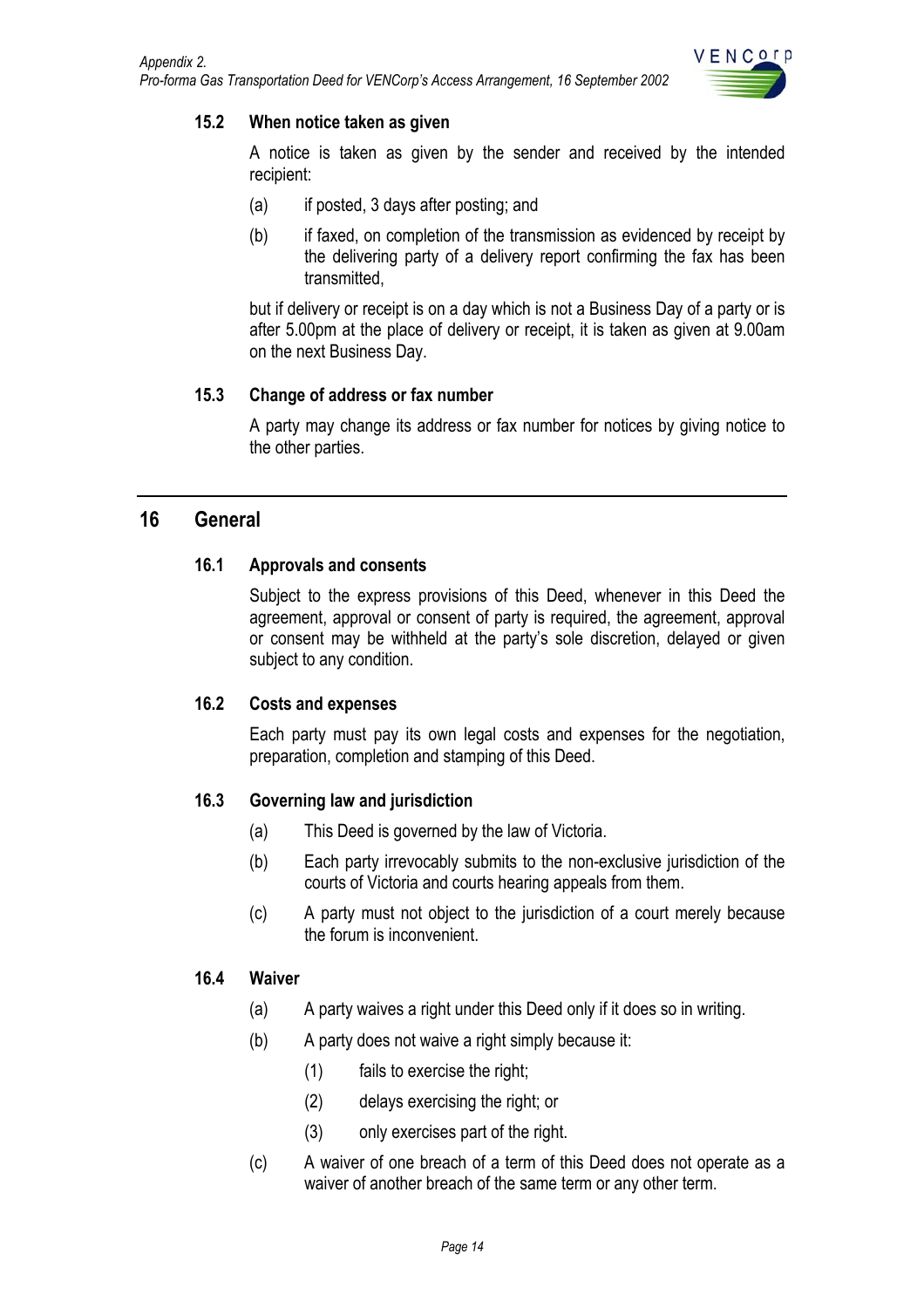

#### <span id="page-15-0"></span>**16.5 Further action**

Each party must promptly sign any document and do anything else that is necessary or reasonably requested by the other party to give full effect to this Deed.

#### **16.6 Whole agreement**

This Deed:

- (a) replaces all previous agreements, representations, warranties or understandings between the parties concerning the subject matter of this Deed; and
- (b) contains (except where otherwise apparent on its face) the whole agreement between the parties.

#### **16.7 Unenforceable provision**

If a provision in this Deed is wholly or partly invalid or unenforceable in any jurisdiction, that provision or part must, to that extent and in that jurisdiction, be treated as deleted from this Deed. This does not affect the validity or enforceability of the remaining provisions in that jurisdiction, or of the deleted provision in any other jurisdiction.

#### **16.8 Counterparts**

This Deed:

- (a) may be executed in a number of counterparts; and
- (b) comprises all the counterparts, taken together.

#### **16.9 Survival of provision**

A provision of this Deed that has not been met on, or can have effect after, completion of the transaction contemplated by this Deed, or termination of this Deed, continues to apply after completion or termination.

#### **16.10 Specific performance**

Nothing in this clause limits the right of the parties to enforce this Deed by seeking an order for specific performance in any court of competent jurisdiction.

#### **16.11 Amendment**

Except as set out in the MSO Rules or as required by the Regulator, and subject to obtaining any necessary approval from the Regulator, this Deed may only be amended or supplemented in writing, signed by the parties. For the avoidance of doubt, nothing in this Deed prevents the submission by GasNet or VENCorp of revisions to their Access Arrangements pursuant to section 2 of the Access Code. In the event that such revisions are approved by the Regulator and to the extent that this Deed requires amendment consequential or subsequent thereto this Deed shall be amended accordingly. In default of agreement on the amendment, the Dispute Resolution Procedure shall apply.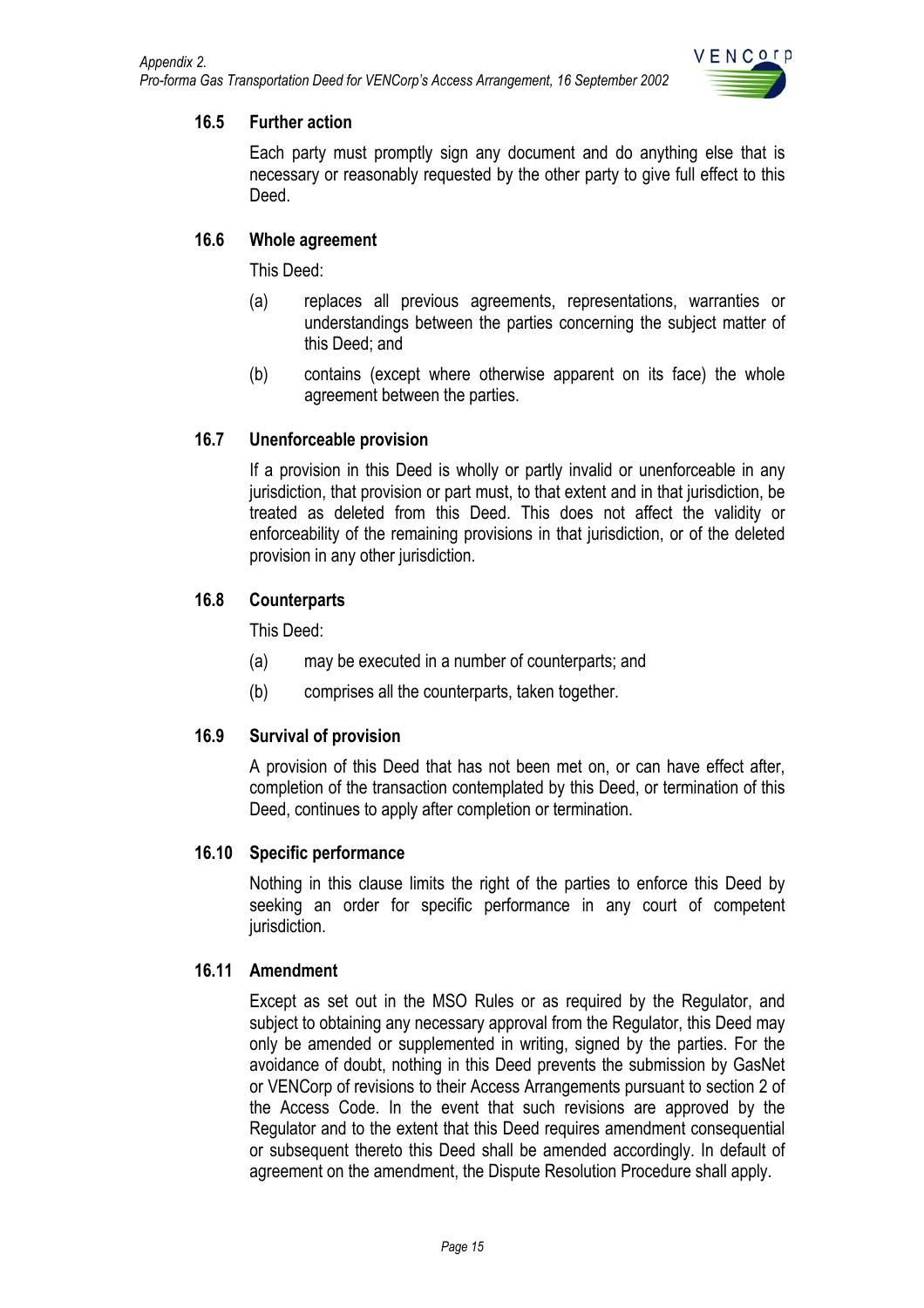

# **Executed as a deed:**

**The official seal** of **Victorian Energy Networks Corporation**  is fixed to this document in the presence of:

\_\_\_\_\_\_\_\_\_\_\_\_\_\_\_\_\_\_\_\_\_\_\_\_\_\_\_\_\_\_\_\_\_\_\_ \_\_\_\_\_\_\_\_\_\_\_\_\_\_\_\_\_\_\_\_\_\_\_\_\_\_\_ Secretary/Director Director Director

\_\_\_\_\_\_\_\_\_\_\_\_\_\_\_\_\_\_\_\_\_\_\_\_\_\_\_\_\_\_\_\_\_\_\_ \_\_\_\_\_\_\_\_\_\_\_\_\_\_\_\_\_\_\_\_\_\_\_\_\_\_\_

\_\_\_\_\_\_\_\_\_\_\_\_\_\_\_\_\_\_\_\_\_\_\_\_\_\_\_\_\_\_\_\_\_\_\_ \_\_\_\_\_\_\_\_\_\_\_\_\_\_\_\_\_\_\_\_\_\_\_\_\_\_\_

Name (please print) Name (please print)

**The common seal** of **[***insert company***]** is fixed to this document in the presence of:

Secretary/Director Director Director

\_\_\_\_\_\_\_\_\_\_\_\_\_\_\_\_\_\_\_\_\_\_\_\_\_\_\_\_\_\_\_\_\_\_\_ \_\_\_\_\_\_\_\_\_\_\_\_\_\_\_\_\_\_\_\_\_\_\_\_\_\_\_ Name (please print) Name (please print)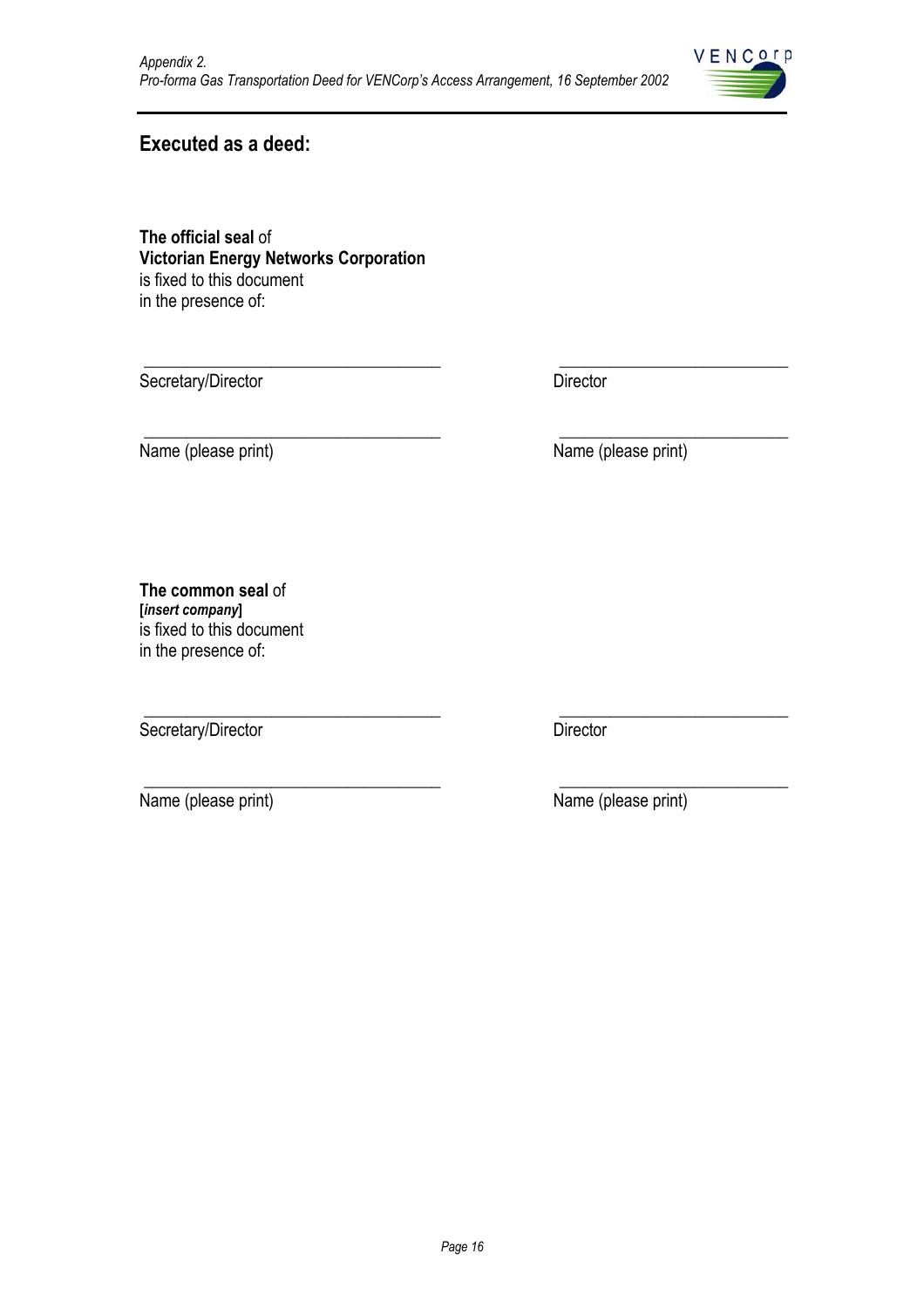

# <span id="page-17-0"></span>**Schedule 1 - Charges payable by Shipper**

- (a) The charges payable by Shipper are:
	- (i) those set out in, or determined in accordance with, GasNet's Access Arrangement, being the tariffs for the Tariffed Transmission Services; and
	- (ii) any applicable Surcharge with respect to the Gas Transmission System approved by the Regulator under section 8.25 of the Access Code.
- (b) For the avoidance of doubt, in any case where GasNet's Access Arrangement is silent as to any matter relating to calculation of charges, GasNet and Shipper may agree that matter so as to enable effective calculation of those charges. In default of such agreement the Dispute Resolution Procedure will apply.
- (c) Also for the avoidance of doubt, nothing in this Deed prevents the application of charges calculated pursuant to an Extensions/Expansions Policy included in GasNet's Access Arrangement.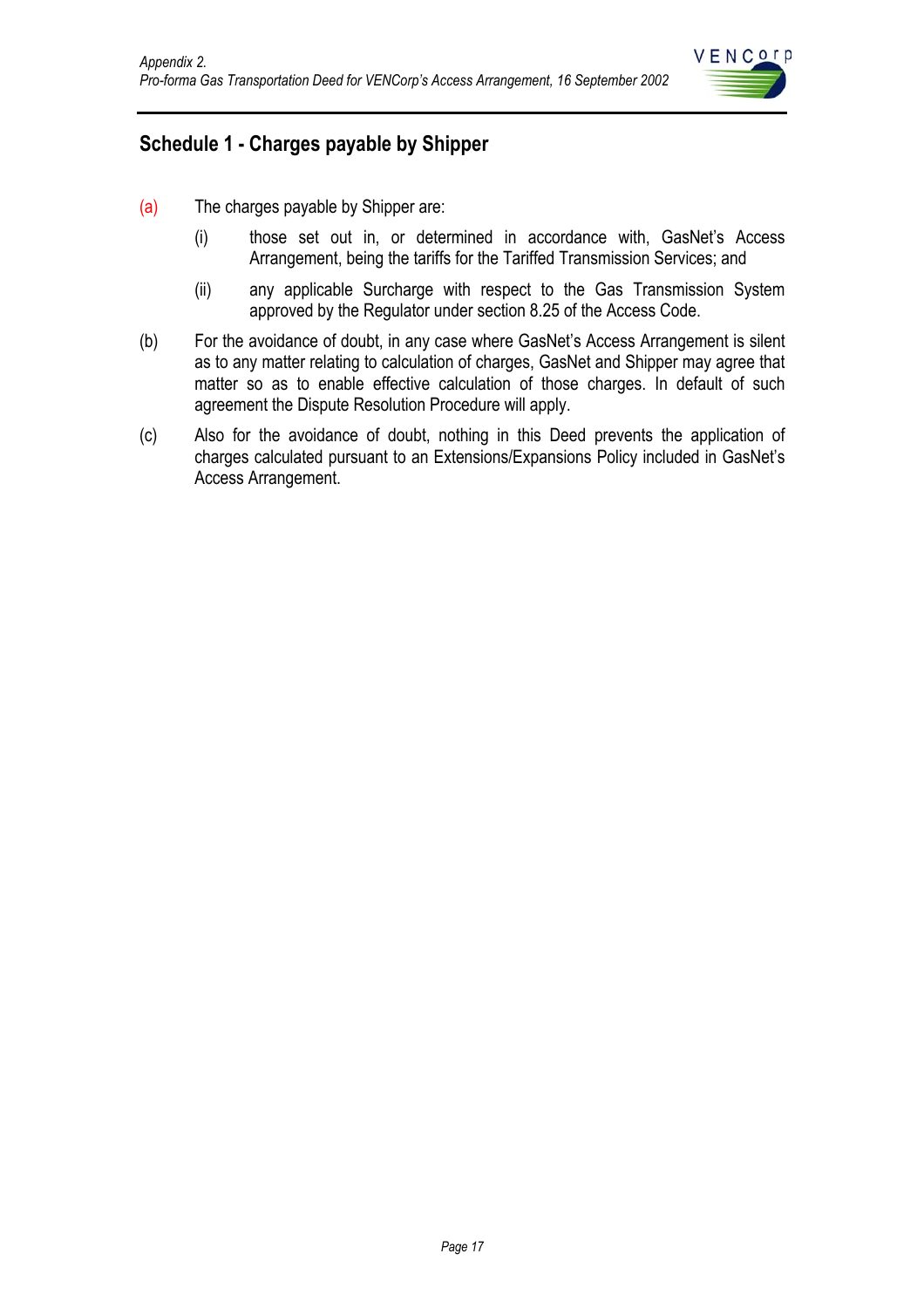

# Table of contents

| <b>Clause</b> |                                 |                                                                                                                                         | Page                                                  |  |
|---------------|---------------------------------|-----------------------------------------------------------------------------------------------------------------------------------------|-------------------------------------------------------|--|
| 1             |                                 | <b>Definitions and Interpretations</b>                                                                                                  |                                                       |  |
|               | 1.1<br>1.2                      | Definitions<br>Interpretation                                                                                                           | 1<br>3                                                |  |
| $\mathbf{2}$  | <b>Term</b>                     |                                                                                                                                         | 4                                                     |  |
| 3             |                                 | <b>Charges payable by Shipper</b>                                                                                                       |                                                       |  |
|               | 3.1<br>3.2<br>3.3               | Promise to pay<br>Direction to Pay and deal with GasNet<br><b>Billing and Payment</b>                                                   | 4<br>4<br>5                                           |  |
| 4             |                                 | <b>Ownership of facilities</b>                                                                                                          |                                                       |  |
|               | 4.1<br>4.2                      | No right or title to facilities<br>No portion of facilities                                                                             | 6<br>6                                                |  |
| 5             |                                 | Shipper's acknowledgment                                                                                                                | 6                                                     |  |
| 6             |                                 | <b>Limitation of liability of VENCorp</b>                                                                                               | 7                                                     |  |
| 7             | Confidentiality                 |                                                                                                                                         | $\overline{7}$                                        |  |
| 8             |                                 | <b>Force Majeure Event</b>                                                                                                              |                                                       |  |
|               | 8.1<br>8.2<br>8.3<br>8.4<br>8.5 | General position<br>Notification to other Party<br>Industrial disturbance<br>Right to terminate<br>Qualifications                       | 7<br>8<br>8<br>8<br>8                                 |  |
| 9             |                                 | <b>Termination</b>                                                                                                                      |                                                       |  |
|               | 9.1<br>9.2<br>9.3<br>9.4<br>9.5 | Defaults by Shipper<br>VENCorp ceasing to have certain responsibilities<br>Shipper's actions<br>Effects of termination<br>Force Majeure | 9<br>$\boldsymbol{9}$<br>$\boldsymbol{9}$<br>10<br>10 |  |
| 10            |                                 | <b>Assignment</b>                                                                                                                       |                                                       |  |
|               | 10.1<br>10.2<br>10.3            | Assignment generally<br>Transfer by State entity<br>Assignment not a restriction on securities                                          | 10<br>10<br>10                                        |  |
| 11            | <b>GST</b>                      |                                                                                                                                         | 11                                                    |  |
|               | 11.1                            | Recovery of GST                                                                                                                         | 11                                                    |  |